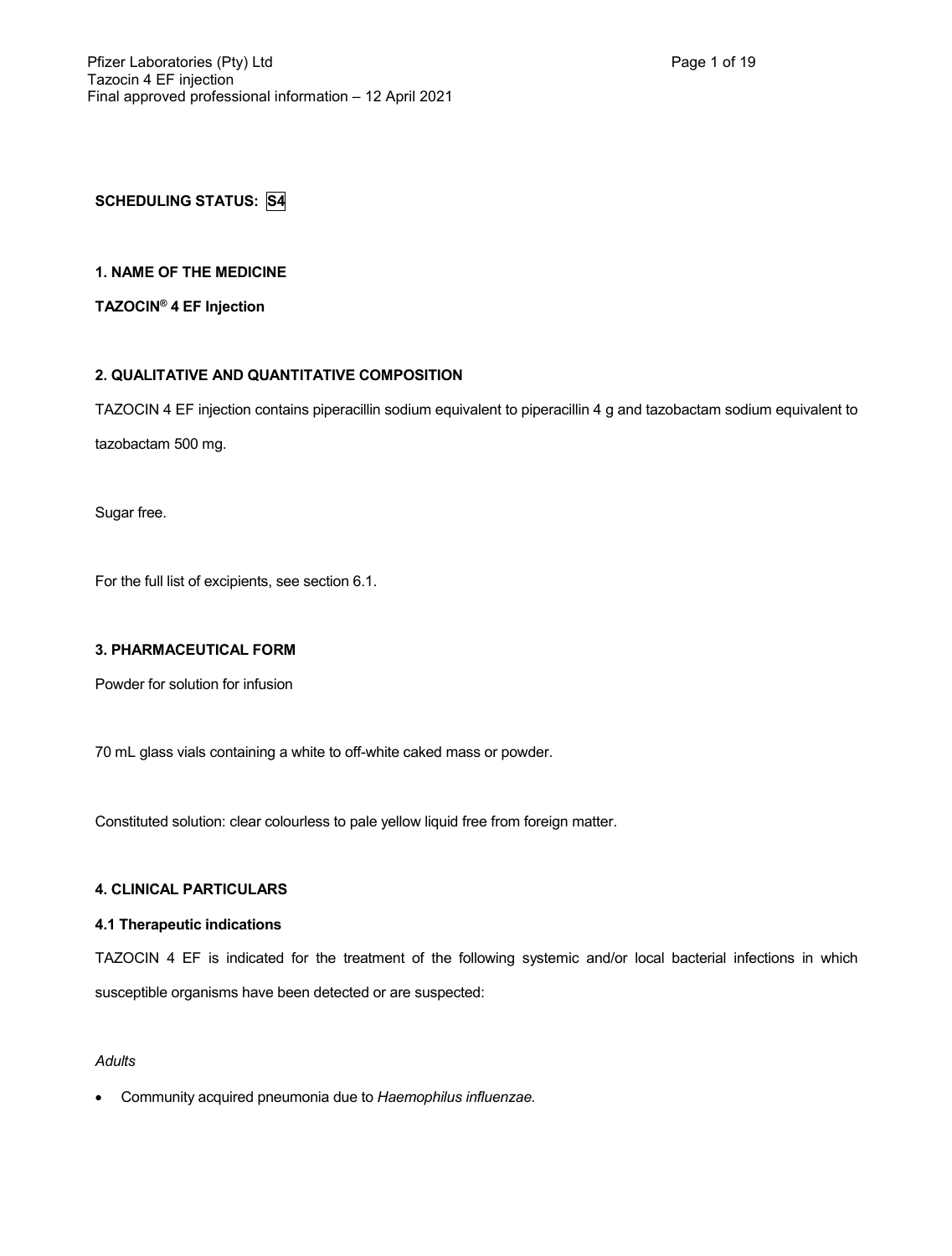Intra-abdominal infections caused by piperacillin resistant beta-lactamase producing strains of *Escherichia coli* and *Bacteroides fragilis*.

 Skin and skin structure infections caused by piperacillin resistant beta-lactamase producing strains of *Staphylococcus aureus*.

- Gynaecologic infections including endometritis caused by piperacillin resistant beta-lactamase producing strains of *E. coli*.
- TAZOCIN 4 EF plus an aminoglycoside is indicated for bacterial infections in neutropenic patients.

### *Children*

### *Children under the age of 12 years*

TAZOCIN 4 EF plus an aminoglycoside is indicated for bacterial infections in neutropenic patients.

### *Children 2 - 12 years*

In hospitalised children aged 2 to 12 years, TAZOCIN 4 EF is indicated for the treatment of serious intra-abdominal infections, caused by *E. coli* or *Bacteroides* species. It has not been evaluated in this indication for paediatric patients below the age of 2 years.

While TAZOCIN 4 EF is indicated only for the conditions listed above, infections caused by piperacillin susceptible organisms are also amenable to TAZOCIN 4 EF treatment due to its piperacillin content. Therefore, the treatment of mixed infections caused by piperacillin susceptible organisms and beta-lactamase producing organisms susceptible to TAZOCIN 4 EF should not require the addition of another antibiotic.

TAZOCIN 4 EF is useful in the treatment of mixed infections and in presumptive therapy prior to the availability of the results of sensitivity tests.

### **4.2 Posology and method of administration**

### **Posology**

### *Adults and juveniles 12 years and older*

The usual dosage for adults and juveniles with normal renal function is 4 g/0,5 g TAZOCIN 4 EF given every eight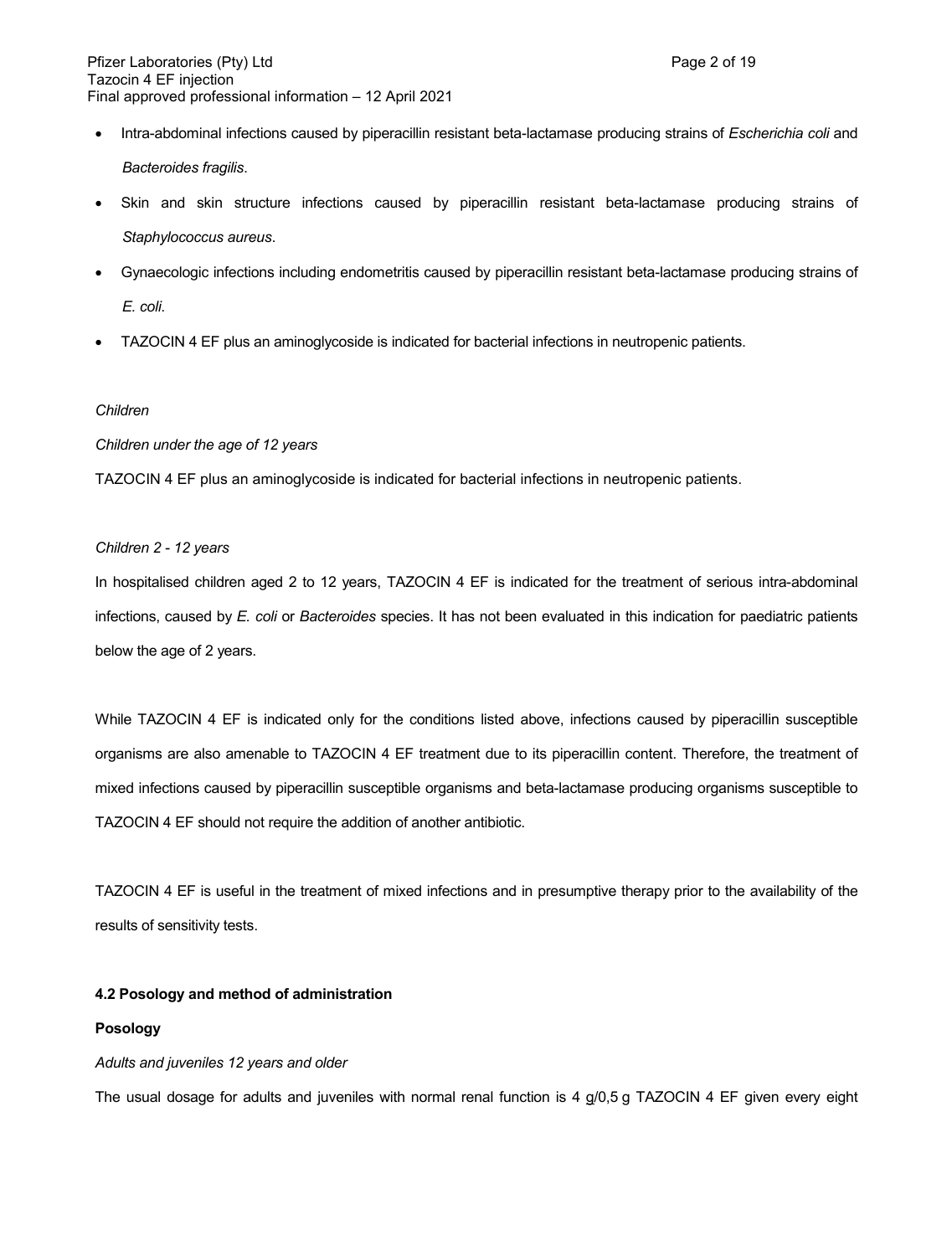hours. The dosage in immunocompromised and neutropenic patients with infection is 4 g/0,5 g TAZOCIN 4 EF every 6 hours in combination with an aminoglycoside.

### *Neutropenic patients*

In treating neutropenic patients, full therapeutic doses of TAZOCIN 4 EF and an aminoglycoside should be used. The possibility of hypokalaemia should be kept in mind in patients who have low potassium reserves, and periodic electrolyte determinations should be made in these patients.

### *Duration of therapy*

In acute infections, treatment with TAZOCIN 4 EF should be for a minimum of five days and continued for forty-eight hours beyond resolution of clinical symptoms or the fever. The usual duration of treatment is 7 - 10 days.

### **Special populations**

### *Elderly*

TAZOCIN 4 EF may be used at the same dose levels as adults except in cases of renal impairment (see below).

#### *Renal insufficiency*

In patients with renal insufficiency, the intravenous dose should be adjusted to the degree of actual renal function impairment. The suggested daily doses are as follows:

| Intravenous dosage schedule for adults with impaired renal function |  |  |  |  |
|---------------------------------------------------------------------|--|--|--|--|
|                                                                     |  |  |  |  |

| Creatinine clearance | Recommended                            |
|----------------------|----------------------------------------|
|                      |                                        |
|                      |                                        |
| (mL/min)             | TAZOCIN 4 EF dosage                    |
|                      |                                        |
| $90 - 40$            | 12 g/1,5 g/day in divided doses of     |
|                      |                                        |
|                      |                                        |
|                      | 4 g/0,5 g every 8 hours or 3 g/0,375 g |
|                      |                                        |
|                      |                                        |
|                      | every 6 hours                          |
|                      |                                        |
| $20 - 40$            | 8 g/1,0 g/day in divided doses of      |
|                      |                                        |
|                      |                                        |
|                      | 2 g/0,25 g every 6 hours               |
|                      |                                        |
| ~120                 | 6 g/0,75 g/day in divided doses of     |
|                      |                                        |
|                      |                                        |
|                      | $2$ g/0,25 g every 8 hours             |
|                      |                                        |
|                      |                                        |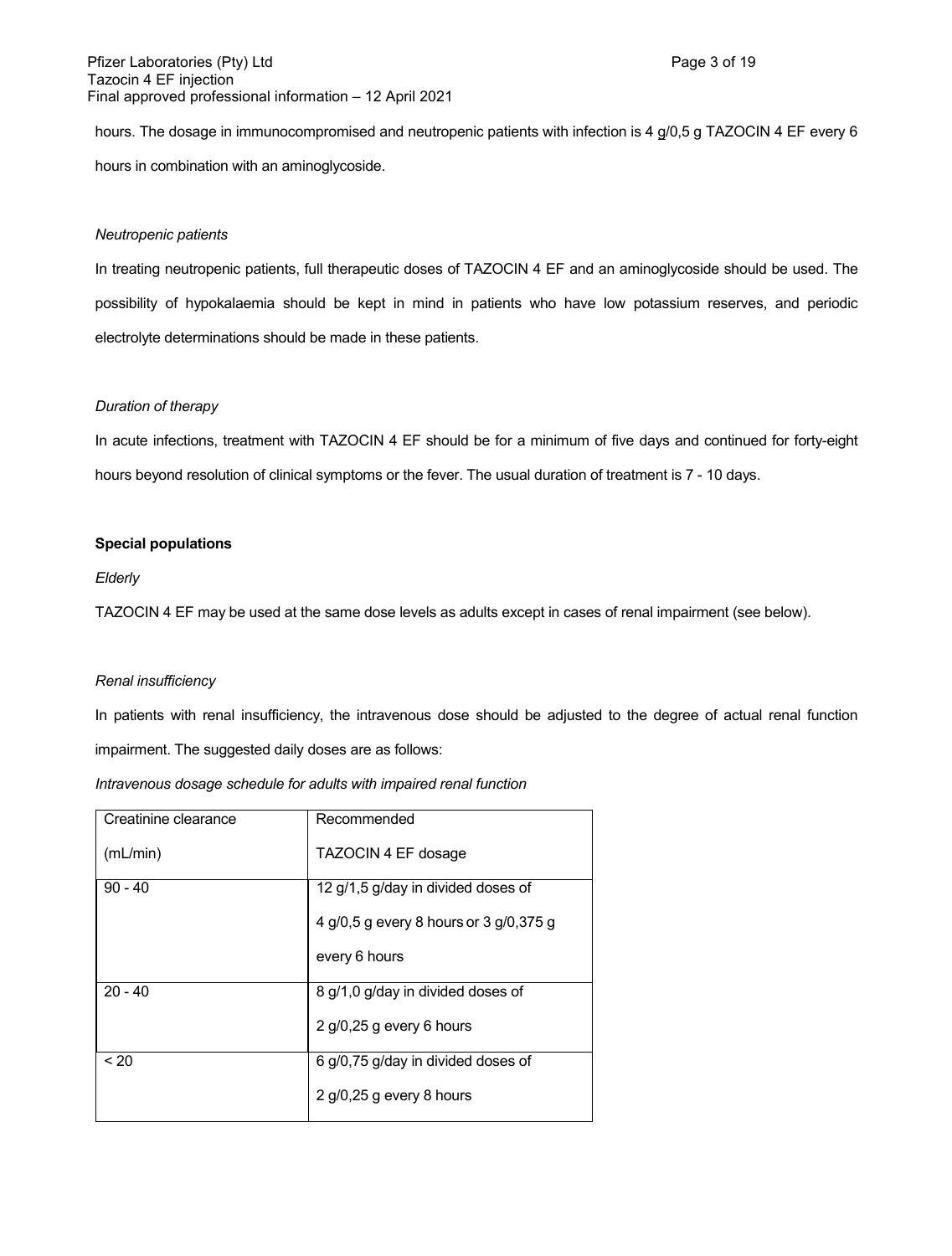For patients on haemodialysis, the maximum daily dose is 2 g/0,25 g every 8 hours. In addition, because haemodialysis removes 30 % - 40 % of piperacillin in 4 hours, one additional dose of 0,75 g TAZOCIN 4 EF should be administered following each dialysis period.

For patients with renal failure and hepatic insufficiency, measurement of serum levels of TAZOCIN 4 EF will provide additional guidance for adjusting dosage.

### **Paediatric population**

*Children under the age of 12 years*

TAZOCIN 4 EF is only recommended for the treatment of children with neutropenia.

For children weighing over 50 kg, follow the adult dosing guidance, including the aminoglycoside.

For children with normal renal function and weighing less than 50 kg the dose should be adjusted to 90 mg/kg (80 mg piperacillin/10 mg tazobactam) administered every 6 hours, in combination with an aminoglycoside.

#### *Hospitalised children with intra-abdominal infection*

For children aged 2 to 12 years, weighing up to 40 kg, and with normal renal function, the recommended dosage is 112,5 mg/kg (100 mg piperacillin/12,5 mg tazobactam) every 8 hours.

For children aged 2 to 12 years, weighing over 40 kg, and with normal renal function, follow the adult dose guidance, i.e. 4,5 g (4 g piperacillin/0,5 g tazobactam) every 8 hours.

The duration of therapy should be guided by the severity of the infection and the patient's clinical and bacteriological progress. Therapy is recommended to be a minimum of 5 days and a maximum of 14 days, considering the dose administration should continue at least 48 hours after the resolution of clinical signs and symptoms.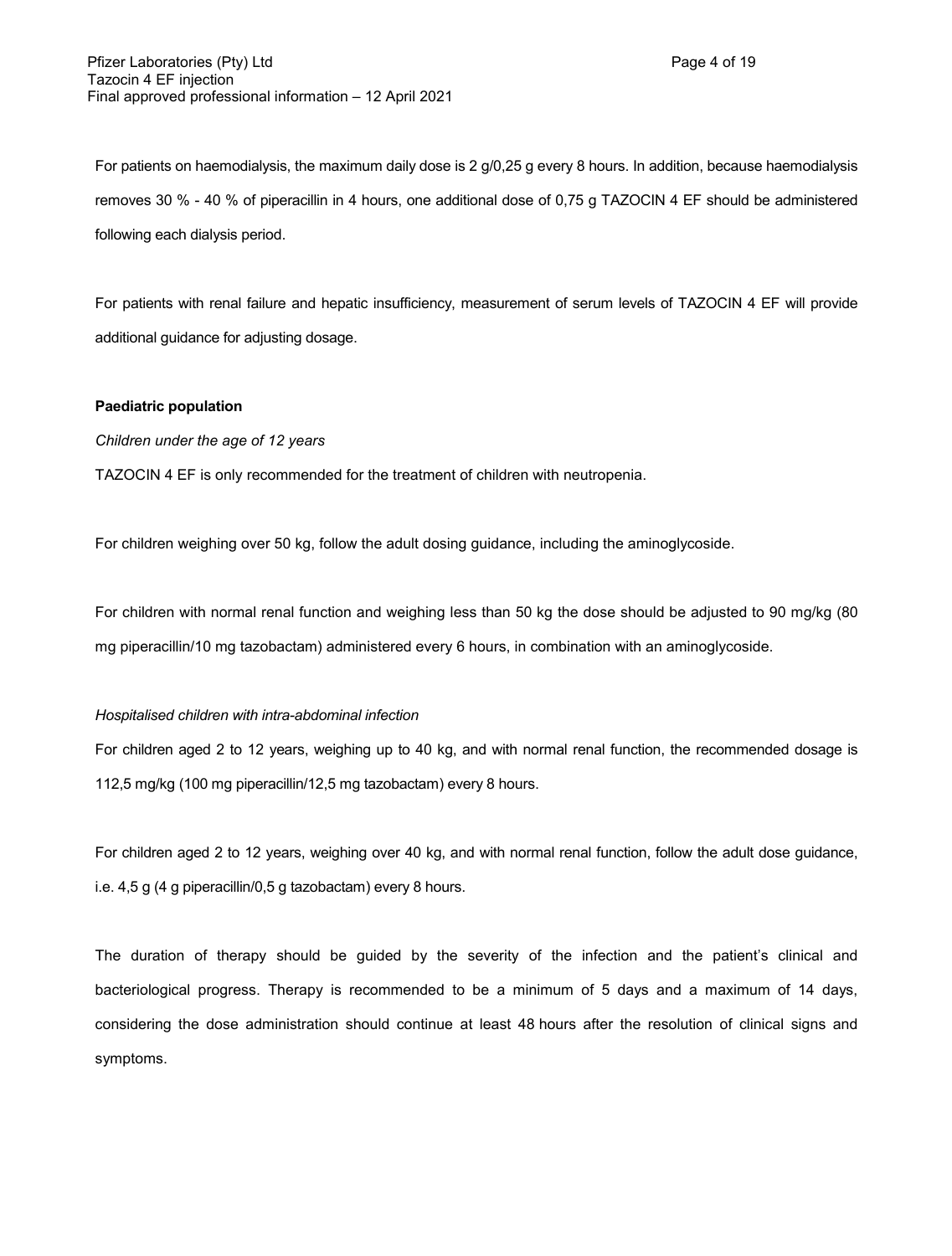### *Children aged 2 - 12 years with renal insufficiency*

The pharmacokinetics of TAZOCIN 4 EF has not been studied in paediatric patients with renal impairment. The following dosage adjustment for paediatric patients aged 2 to 12 years with renal impairment is recommended.

*Intravenous dosage schedule for children aged 2 - 12 years with impaired renal function*

| Creatinine clearance (mL/min) | Recommended TAZOCIN 4 EF dosage            |
|-------------------------------|--------------------------------------------|
| > 50                          | 112,5 mg/kg (100 mg/12,5 mg) every 8 hours |
| $\leq 50$                     | 78,75 mg/kg (70 mg/8,75 mg) every 8 hours  |

The dosage modification is only an approximation. Each patient must be monitored closely for signs of medicine toxicity. Medicine dose and interval should be adjusted accordingly.

### **Method of administration**

For intravenous infusion.

TAZOCIN 4 EF must be given by slow intravenous infusion (30 minutes).

### **4.3 Contraindications**

TAZOCIN 4 EF is contraindicated:

- in patients with known hypersensitivity to piperacillin, tazobactam or any of the excipients of TAZOCIN 4 EF (listed in section 6.1).
- in patients with a history of allergic reactions to any of the penicillins and/or cephalosporins or beta-lactamase inhibitors.

### **4.4 Special warnings and precautions for use**

Serious and occasionally fatal hypersensitivity (anaphylactic/anaphylactoid including shock) reactions have been reported in patients receiving therapy with penicillins. These reactions are more apt to occur in persons with a history of penicillin hypersensitivity or sensitivity to multiple allergens.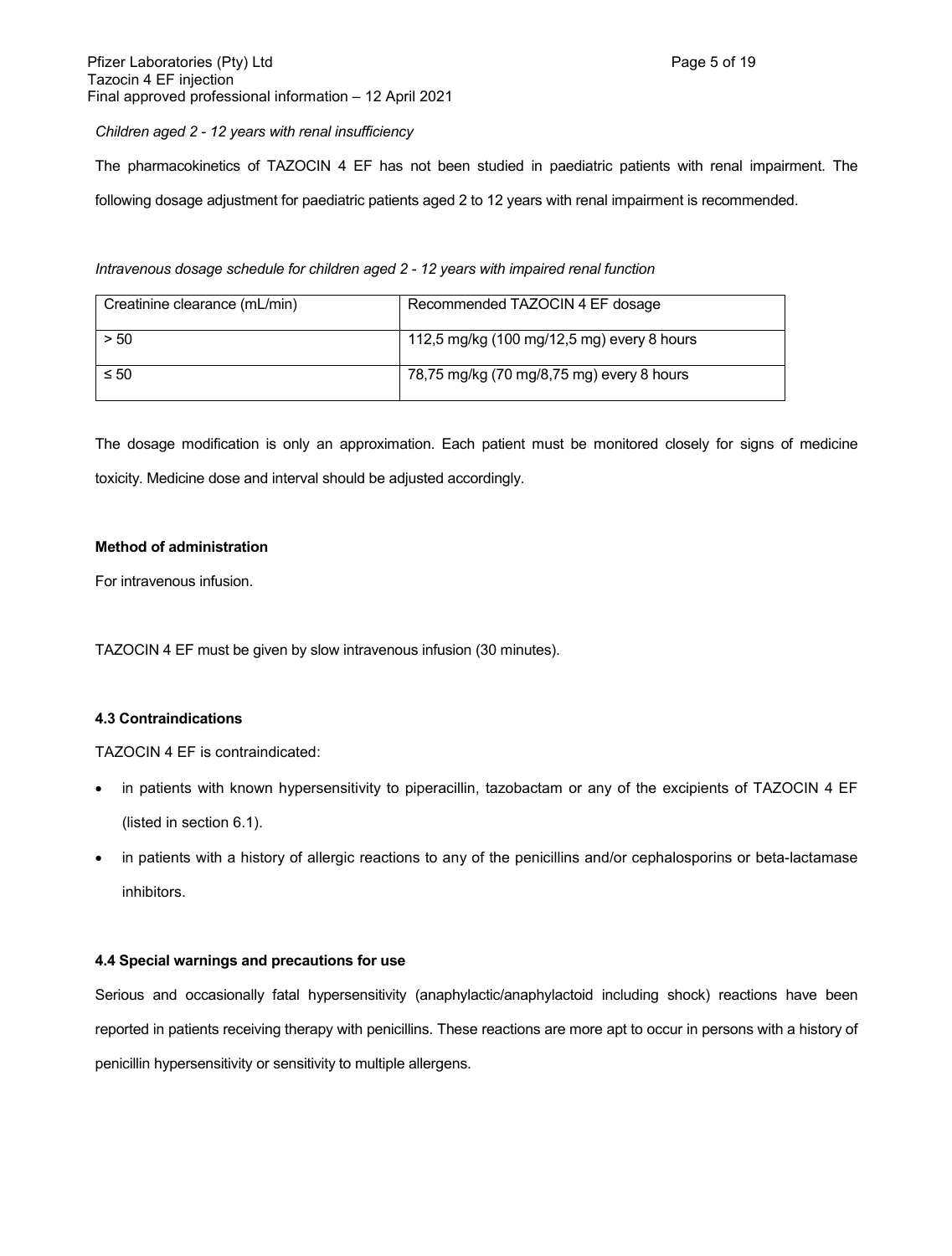There have been reports of patients with a history of penicillin hypersensitivity that have experienced severe hypersensitivity reactions when treated with a cephalosporin. Before initiating therapy with TAZOCIN 4 EF, careful inquiry should be made concerning previous hypersensitivity reactions to penicillins, cephalosporins, and other allergens.

If an allergic reaction occurs during therapy with TAZOCIN 4 EF, the antibiotic should be discontinued. Serious hypersensitivity reactions require immediate emergency measures, with adrenaline, corticosteroids and antihistamines. An open airway must be maintained.

Serious skin reactions, such as Stevens-Johnson syndrome and toxic epidermal necrolysis, have been reported in patients receiving TAZOCIN 4 EF (see section 4.8). If patients develop a skin rash they should be monitored closely and TAZOCIN 4 EF discontinued if lesions progress.

Pseudomembranous colitis has been reported with nearly all antibacterial medicines, including TAZOCIN 4 EF. Antibiotic-induced pseudomembranous colitis may be manifested by severe, persistent diarrhoea which may be lifethreatening. The onset of pseudomembranous colitis symptoms may occur during or after antibacterial treatment. Therefore it is important to consider this diagnosis in patients who present with diarrhoea subsequent to the administration of antibacterial medicines.

After the diagnosis of pseudomembranous colitis has been established, therapeutic measures should be initiated. Mild cases of pseudomembranous colitis usually respond to medicine discontinuation alone. In moderate to severe cases, consideration should be given to management with fluids and electrolytes, protein supplementation and treatment with an oral antibacterial medicine effective against *C. difficile.*

In case of severe, persistent diarrhoea, the possibility of antibiotic-induced life-threatening pseudomembranous colitis must be taken into consideration. Therefore, TAZOCIN 4 EF must be discontinued immediately in such cases and suitable therapy be initiated (e.g. oral teicoplanin or oral vancomycin). Preparations, which inhibit peristalsis, are contraindicated.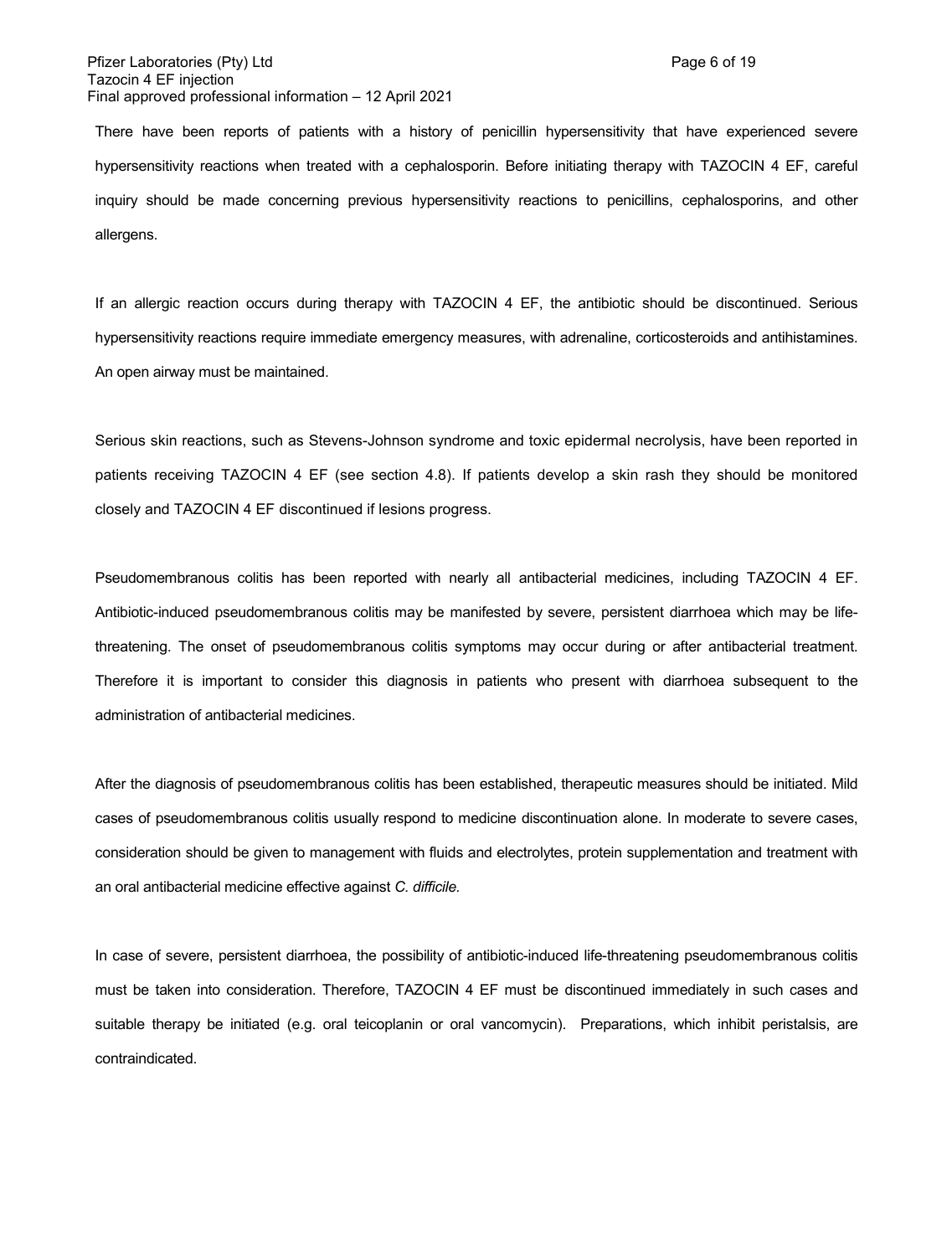### Pfizer Laboratories (Pty) Ltd **Page 7** of 19 Tazocin 4 EF injection Final approved professional information – 12 April 2021

Bleeding manifestations have occurred in patients receiving beta-lactam antibiotics. These reactions have sometimes been associated with abnormalities of coagulation tests such as clotting time, platelet aggregation and prothrombin time/international normalised ratio (INR) and are more likely to occur in patients with renal impairment. If bleeding manifestations occur, TAZOCIN 4 EF should be discontinued and appropriate therapy instituted.

While TAZOCIN 4 EF possesses the characteristic low toxicity of the penicillin group of antibiotics, periodic assessment of organ system functions including renal and hepatic during prolonged therapy is advisable.

Leukopenia and neutropenia may occur, especially during prolonged therapy with TAZOCIN 4 EF. Therefore, periodic assessment of haematopoietic function should be performed.

Neurological complications in the form of convulsions may occur when high doses are administered, especially in patients with impaired renal function.

The use of TAZOCIN 4 EF may result in overgrowth of non-susceptible organisms, including fungi. Patients should be carefully monitored during therapy. If superinfection occurs, appropriate measures should be taken.

In patients with renal insufficiency or haemodialysis patients, the intravenous dose should be adjusted to the degree of renal function impairment (see section 4.2).

For patients over 65 years of age, the dosage should be adjusted in the presence of renal insufficiency (see section 4.2).

The possibility of the emergence of resistant organisms, which might cause superinfections, should be kept in mind, particularly during prolonged treatment with TAZOCIN 4 EF. If this occurs, appropriate measures should be taken.

### *TAZOCIN 4 EF contains sodium*

TAZOCIN 4 EF contains 2,79 mmol (64 mg) of sodium per gram of piperacillin which may increase a patient's overall sodium intake. Periodic electrolyte determinations should be made in patients with low potassium reserves, and the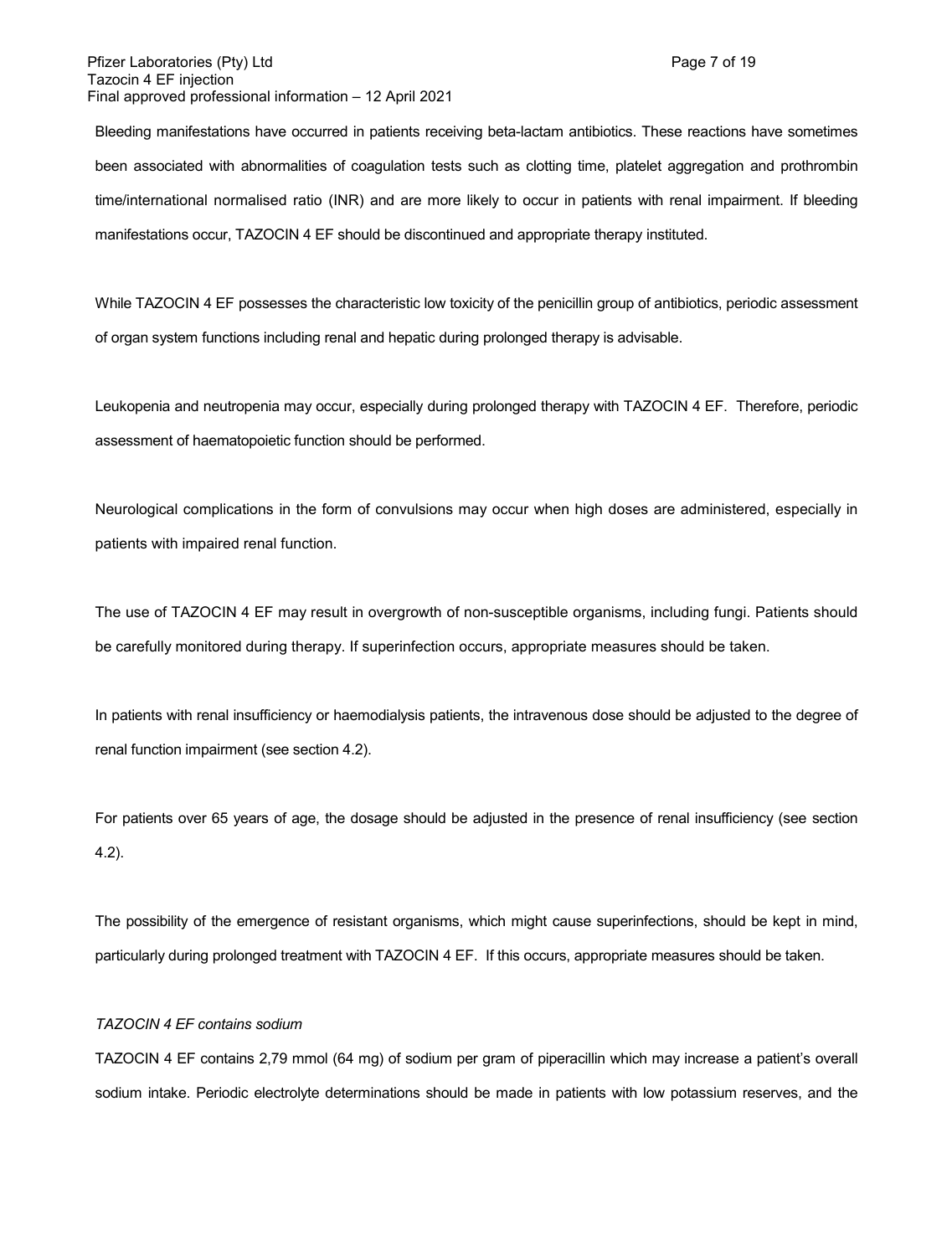possibility of hypokalaemia should be kept in mind with patients who have potentially low potassium reserves and who are receiving cytotoxic therapy or diuretics. Modest elevation of indices of liver function may be observed.

#### **4.5 Interaction with other medicines and other forms of interaction**

#### *Interactions with other medicines*

### *Probenecid*

Concurrent administration of probenecid and TAZOCIN 4 EF produced a longer half-life and lower renal clearance for both piperacillin and tazobactam; however, peak plasma concentrations of either medicine are unaffected.

#### *Vancomycin*

No interaction is found between TAZOCIN 4 EF and vancomycin.

### *Aminoglycosides*

Piperacillin either alone or with tazobactam did not significantly alter the pharmacokinetics of tobramycin in subjects with normal renal function and with mild or moderate renal impairment. The pharmacokinetics of piperacillin, tazobactam, and the M1 metabolite were also not significantly altered by tobramycin administration.

Whenever TAZOCIN 4 EF is used concurrently with another antibiotic, especially an aminoglycoside, the medicines must not be mixed in intravenous solutions or administered concurrently due to physical incompatibility.

#### *Oral anticoagulants*

During simultaneous administration of high doses of heparin, oral anticoagulants and other medicines that may affect the blood coagulation system and/or the thrombocyte function, the coagulation parameters should be tested more frequently and monitored regularly.

#### *Non-depolarising muscle relaxants*

Piperacillin, when given concomitantly with vecuronium has been implicated in the prolongation of the neuromuscular blockage of vecuronium. Due to their similar mechanism of action, it is expected that the neuromuscular blockade produced by any of the non-depolarising muscle relaxants could be prolonged in the presence of piperacillin.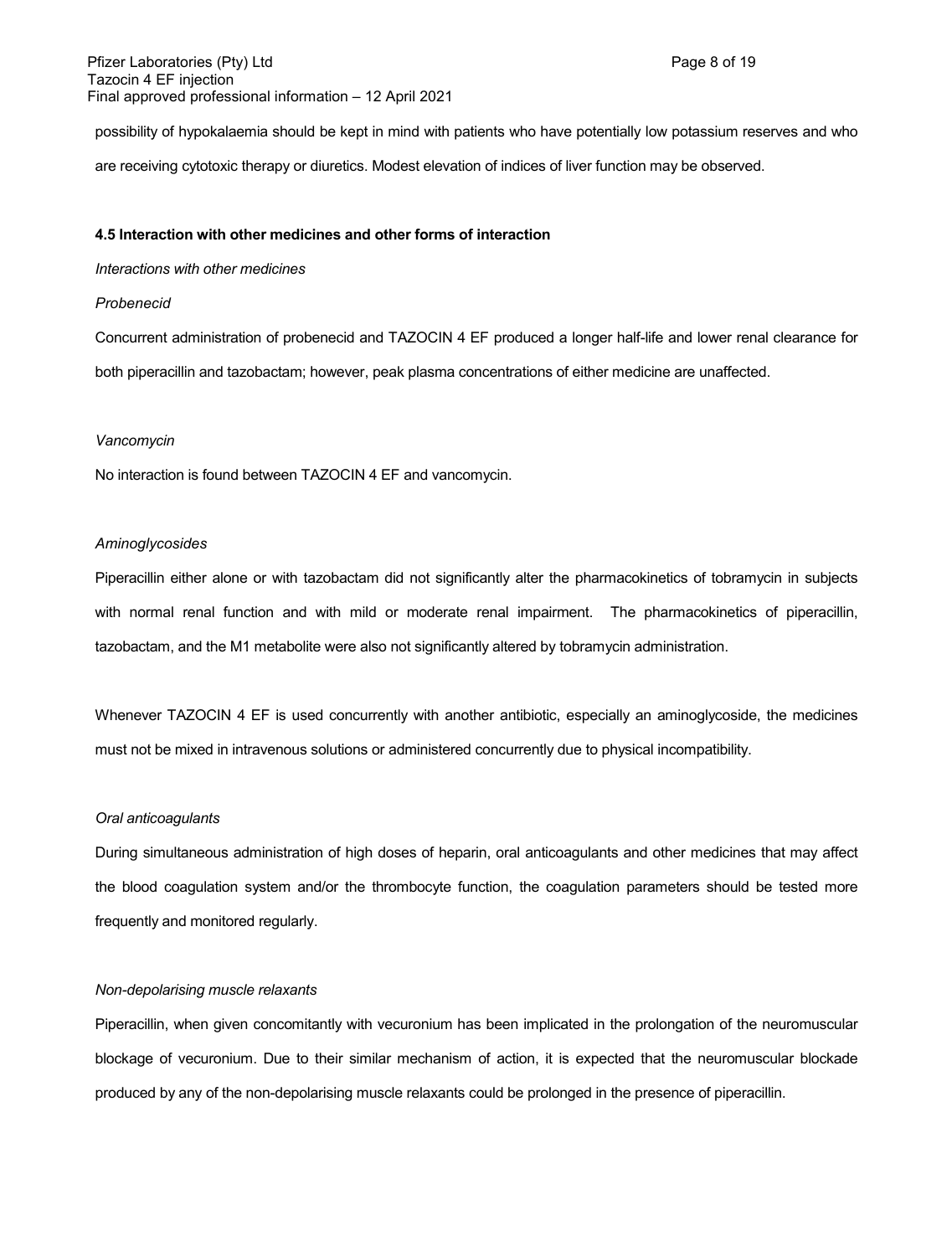### *Methotrexate*

Piperacillin may reduce the excretion of methotrexate; therefore, serum levels of methotrexate should be monitored in patients to avoid medicine toxicity.

### *Laboratory tests*

The administration of TAZOCIN 4 EF may result in a false-positive reaction for glucose in the urine using a copperreduction method. It is recommended that glucose tests based on enzymatic glucose oxidase reactions be used.

There have been reports of positive test results using the Bio-Rad Laboratories Platelia Aspergillus EIA test in patients receiving TAZOCIN 4 EF injection who were subsequently found to be free of Aspergillus infection. Cross-reactions with non-Aspergillus polysaccharides and polyfuranoses with Bio-Rad Laboratories Platelia Aspergillus EIA test have been reported. Therefore, positive test results in patients receiving TAZOCIN 4 EF should be interpreted cautiously and confirmed by other diagnostic methods.

### **4.6 Fertility, pregnancy and lactation**

Safety in pregnancy and lactation has not been established.

Piperacillin and tazobactam cross the placenta.

Piperacillin is excreted in human milk. Women receiving TAZOCIN 4 EF should not breastfeed their infants.

### **4.7 Effects on ability to drive and use machines**

No studies on the effect of ability to drive or use machines have been performed.

### **4.8 Undesirable effects**

### *Tabulated summary of adverse reactions*

The adverse event terms in clinical studies were categorised utilising the incidence rate as follows:

Very common ( $\geq 1/10$ ); common ( $\geq 1/100$  to < 1/10); uncommon ( $\geq 1/1$  000 to < 1/100); rare ( $\geq 1/10$  000 to < 1/1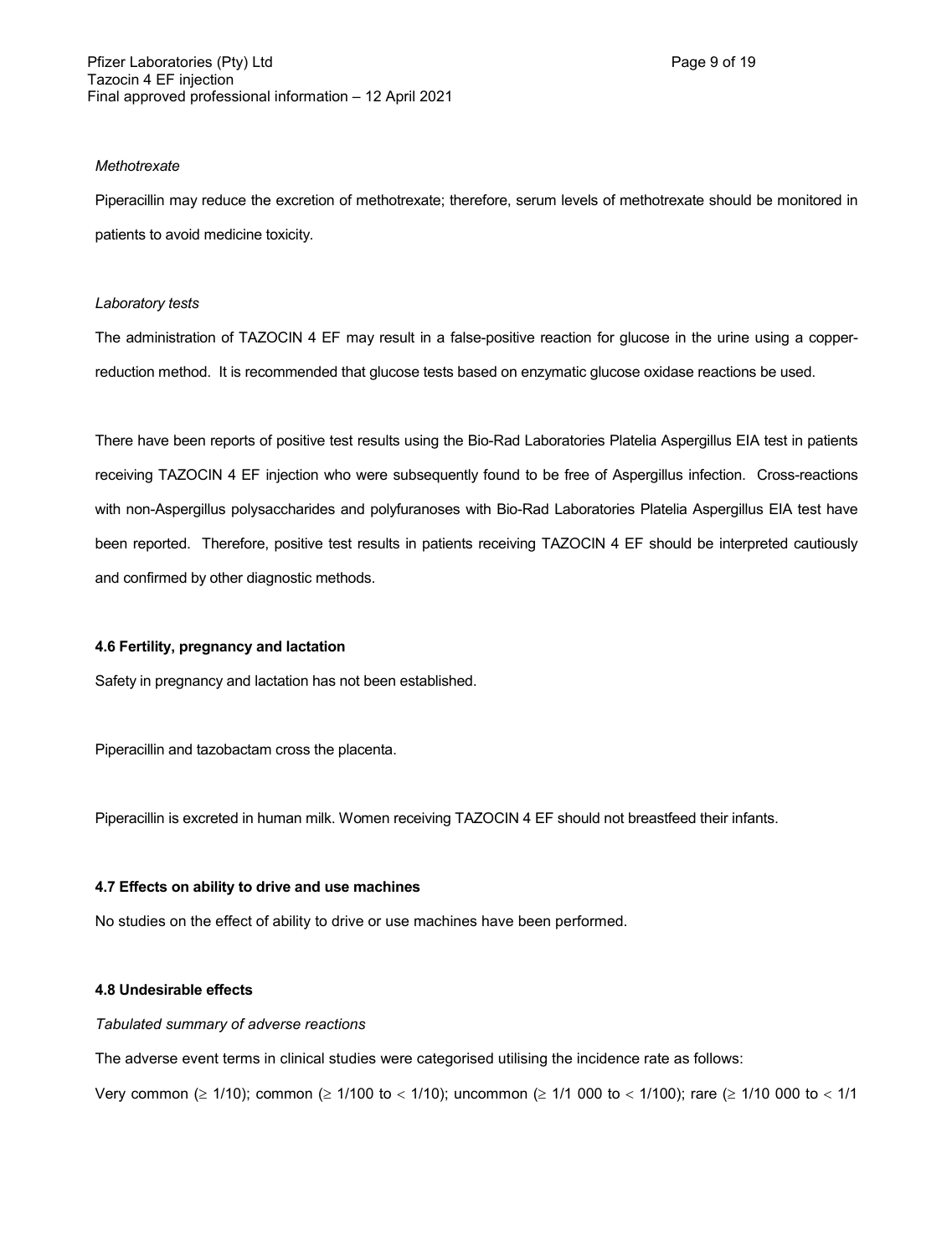000); very rare (< 1/10 000).

| <b>MedDRA</b> system | <b>Frequency</b> | <b>Undesirable effects</b>       |
|----------------------|------------------|----------------------------------|
| organ class          |                  |                                  |
| <b>Blood and</b>     | Common           | Thrombocytopenia, positive       |
| lymphatic system     |                  | direct Coombs (positive          |
| disorders            |                  | antiglobulin) test, prolonged    |
|                      |                  | activated partial thromboplastin |
|                      |                  | time                             |
|                      | Uncommon         | Leukopenia, prolonged            |
|                      |                  | prothrombin time/INR             |
|                      | Rare             | Agranulocytosis, epistaxis       |
|                      | Unknown          | Neutropenia, purpura, prolonged  |
|                      |                  | bleeding time                    |
| Metabolism and       | Common           | Hypoalbuminaemia, decreased      |
| nutrition disorders  |                  | total protein                    |
|                      | Uncommon         | Hypokalaemia, hypoglycaemia      |
| Nervous system       | Common           | Headache, insomnia               |
| disorders            |                  |                                  |
| Vascular disorders   | Uncommon         | Hypotension, phlebitis,          |
|                      |                  | thrombophlebitis, flushing       |
| Gastrointestinal     | Very common      | Diarrhoea                        |
| disorders            | Common           | Abdominal pain, nausea,          |
|                      |                  | vomiting, constipation,          |
|                      |                  | dyspepsia                        |
|                      | Rare             | Pseudomembranous colitis,        |
|                      |                  | stomatitis                       |
| Hepato-biliary       | Common           | Increased aspartate              |
| disorders            |                  | aminotransferase, increased      |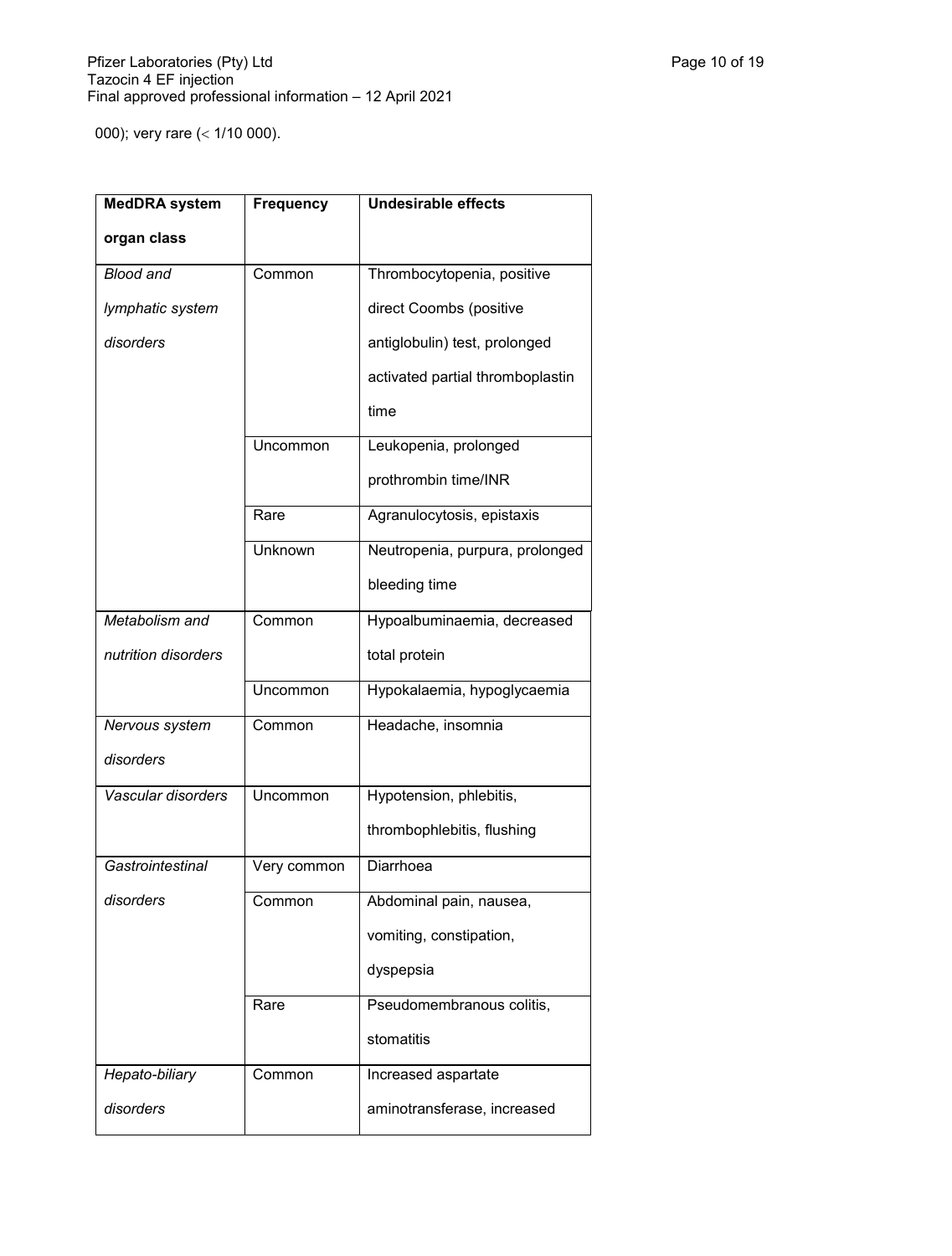|                    |          | alanine aminotransferase,        |
|--------------------|----------|----------------------------------|
|                    |          | increased blood alkaline         |
|                    |          | phosphatase                      |
|                    | Uncommon | Hyperbilirubinaemia              |
|                    | Unknown  | Jaundice, increased gamma-       |
|                    |          | glutamyltransferase              |
| Skin and           | Common   | Rash, pruritus                   |
| subcutaneous       | Uncommon | Urticaria                        |
| tissue disorders   | Unknown  | <b>Bullous dermatitis</b>        |
| Musculoskeletal,   | Uncommon | Arthralgia, myalgia              |
| connective tissue  |          |                                  |
| and bone disorders |          |                                  |
| Renal and urinary  | Common   | Increased blood creatinine,      |
| disorders          |          | increased blood urea             |
|                    | Unknown  | Renal failure                    |
| General disorders  | Common   | Pyrexia, injection site reaction |
| and administration | Uncommon | Chills                           |
| site conditions    |          |                                  |

Unknown frequencies cannot be estimated from available data

Piperacillin therapy has been associated with an increased incidence of fever and rash in cystic fibrosis patients.

# *Post-marketing*

The following post-marketing adverse events have been reported with TAZOCIN 4 EF:

| <b>MedDRA</b> system | Undesirable effects |
|----------------------|---------------------|
| organ class          |                     |
| Infections and       | Candidiasis         |
| infestations         |                     |
| Blood and            | Anaemia             |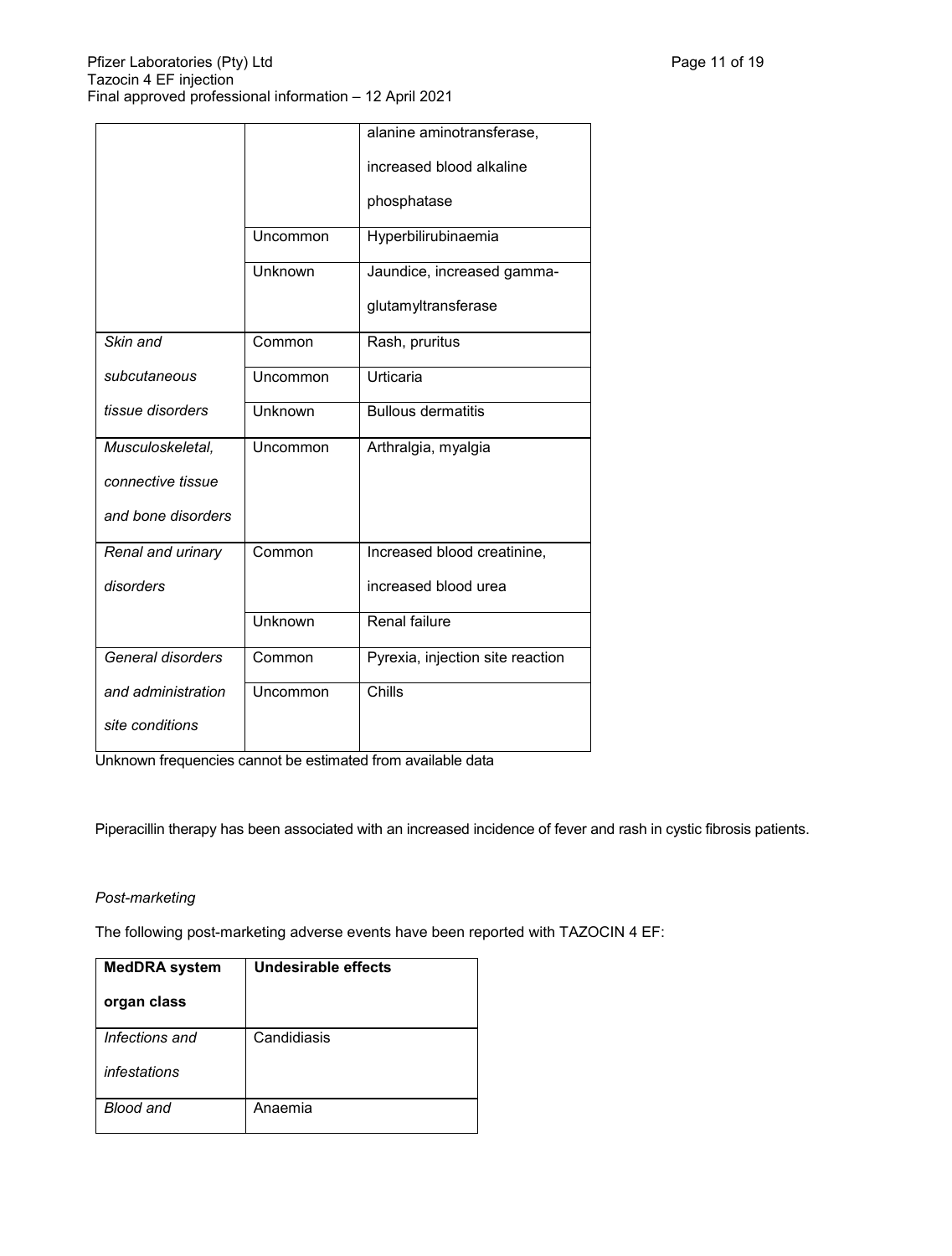| lymphatic system  | Pancytopenia, haemolytic     |
|-------------------|------------------------------|
| disorders         | anaemia, eosinophilia,       |
|                   | thrombocytosis               |
| Immune system     | Anaphylactoid reaction,      |
| disorders         | anaphylactic reaction,       |
|                   | anaphylactoid shock,         |
|                   | anaphylactic shock,          |
|                   | hypersensitivity             |
| Hepatobiliary     | <b>Hepatitis</b>             |
| disorders         |                              |
| Skin and          | Erythema multiforme,         |
| subcutaneous      | maculopapular rash, toxic    |
| tissue disorders  | epidermal necrolysis         |
|                   | Stevens-Johnson syndrome     |
| Renal and urinary | Tubulointerstitial nephritis |
| disorders         |                              |

### *Reporting of suspected adverse reactions*

Reporting suspected adverse reactions after authorisation of the medicine is important. It allows continued monitoring of the benefit/risk balance of the medicine. Health care providers are asked to report any suspected adverse reactions to SAHPRA via the "**6.04 Adverse Drug Reactions Reporting Form**", found online under SAHPRA's publications:<https://www.sahpra.org.za/Publications/Index/8>

### **4.9 Overdose**

#### *Symptoms*

See sections 4.8 and 4.4. The majority of events experienced during overdosage including nausea, vomiting and diarrhoea have also been reported with the usual recommended dosages. Patients may experience neuromuscular excitability or convulsions if higher than recommended doses are given intravenously (particularly in the presence of renal failure).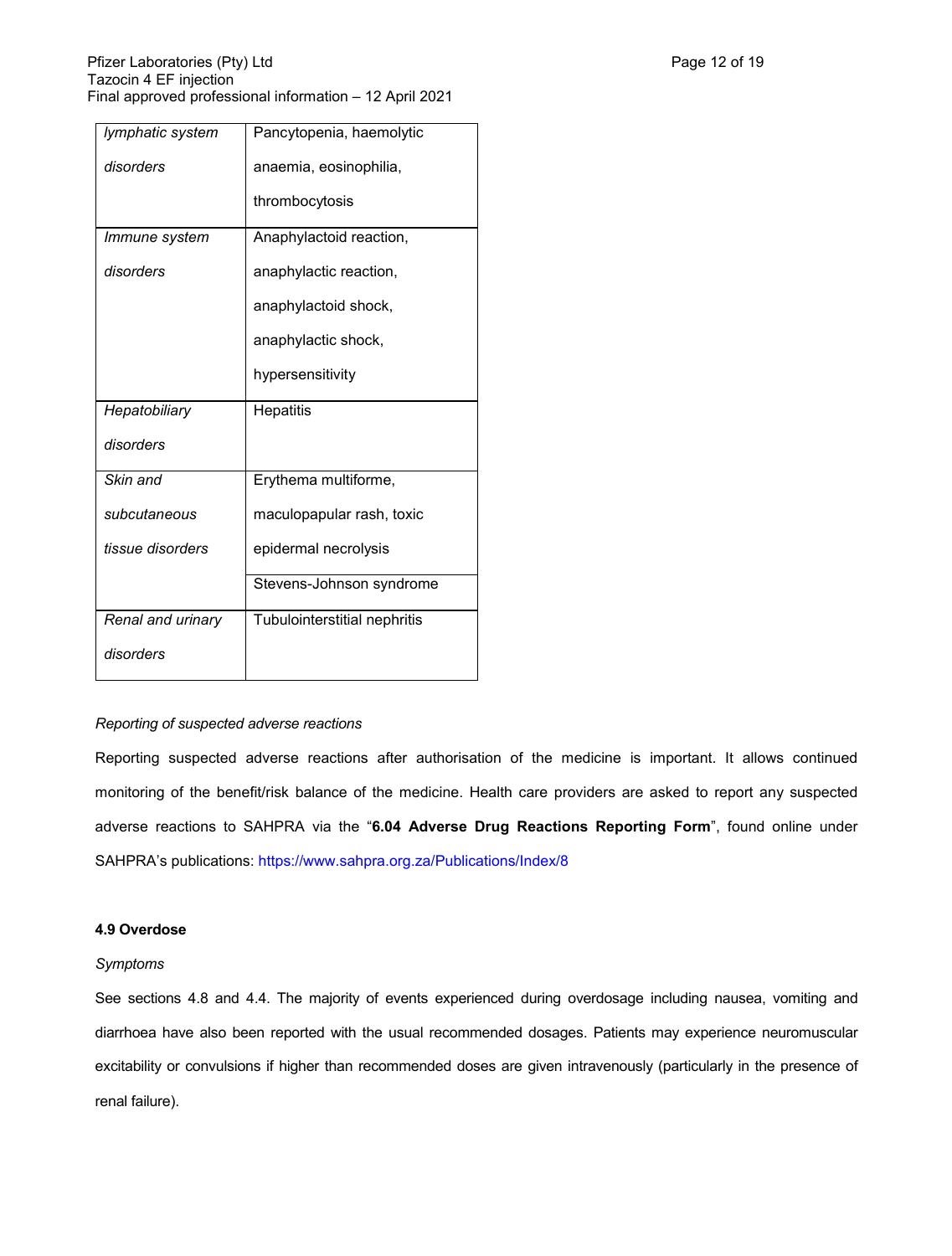#### *Treatment*

Treatment should be supportive and symptomatic according to the patient's clinical presentation. No specific antidote is known. Excessive serum concentrations of either piperacillin or tazobactam may be reduced by haemodialysis.

In the event of an emergency, all required intensive medical measures are indicated as in the case of piperacillin.

In case of motor excitability or convulsions, anticonvulsive medicines (e.g. diazepam or barbiturates) may be indicated.

In case of severe, hyperallergic (anaphylactic) reactions, the usual countermeasures are to be initiated (antihistamines, corticosteroids, sympathomimetic medicines and, if required, oxygen and airway management).

### **5. PHARMACOLOGICAL PROPERTIES**

### **5.1 Pharmacodynamic properties**

Category and class: A 20.1.1 Broad and medium spectrum antibiotics

Piperacillin, a broad spectrum, semi-synthetic penicillin active against many Gram-positive and Gram-negative aerobic and anaerobic bacteria, exerts bactericidal activity by inhibition of both septum and cell wall synthesis. Tazobactam, a triazolylmethyl penicillanic acid sulfone, is an inhibitor of many beta-lactamases, including the plasmid and chromosomally mediated enzymes. The presence of tazobactam in the piperacillin/tazobactam formulation enhances and extends the antibiotic spectrum of piperacillin.

The organisms that are inherently resistant to piperacillin-tazobactam are those organisms in which beta-lactam resistance is due to a change in a penicillin-binding protein (PBP). These include all methicillin-resistant staphylococci, penicillin-resistant streptococci and enterococci, and some penicillin-resistant *Haemophilus* and *Neisseria* where resistance is not due to a beta-lactamase. It needs to be noted, though, that not all betalactamases in *Enterobacteriaceae*, including *Escherichia coli*, are inhibited by tazobactam.

*In vitro* sensitivity does not necessarily imply clinical efficacy.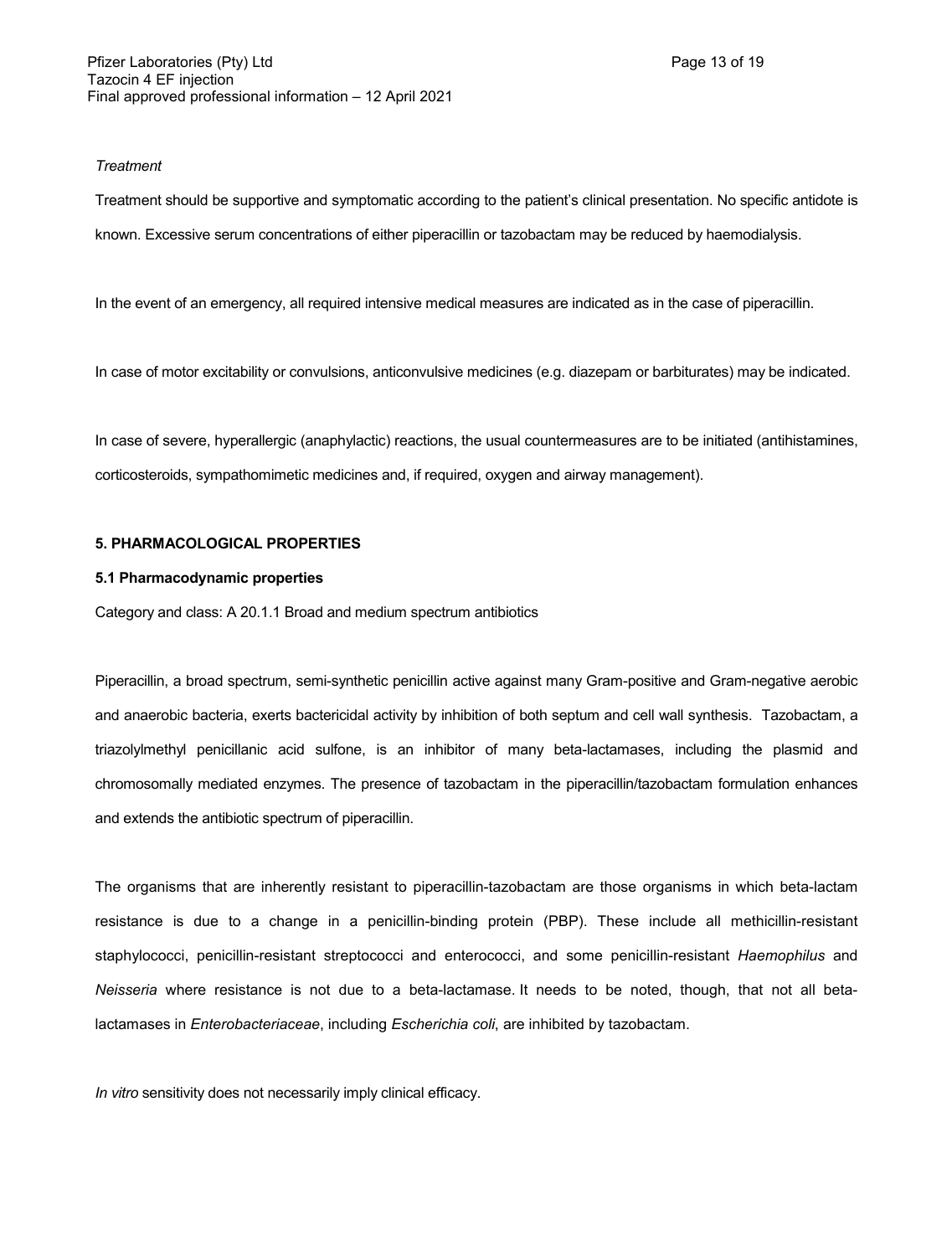### **5.2 Pharmacokinetic properties**

#### *Distribution*

Both piperacillin and tazobactam are approximately 30 % bound to plasma proteins. The protein binding of either piperacillin or tazobactam is unaffected by the presence of the other compound. Protein binding of the tazobactam metabolite is negligible.

Piperacillin/tazobactam is widely distributed in tissues and body fluids including intestinal mucosa, gallbladder, lung, bile, and bone. Mean tissue concentrations are generally 50 % to 100 % of those in plasma.

Distribution of piperacillin and tazobactam into cerebrospinal fluid is low in subjects with non-inflamed meninges, as with other penicillins.

### *Metabolism*

Piperacillin is metabolised to a minor microbiologically active desethyl metabolite. Tazobactam is metabolised to a single metabolite that has been found to be microbiologically inactive.

#### *Elimination*

Piperacillin and tazobactam are eliminated via the kidney by glomerular filtration and tubular secretion.

Piperacillin is excreted rapidly as unchanged medicine with 68 % of the administered dose appearing in the urine. Tazobactam and its metabolite are eliminated primarily by renal excretion with 80 % of the administered dose appearing as unchanged medicine and the remainder as the single metabolite. Piperacillin, tazobactam, and desethyl piperacillin are also secreted into the bile.

Following single or multiple doses of piperacillin/tazobactam to healthy subjects, the plasma half-life of piperacillin and tazobactam ranged from 0,7 to 1,2 hours and was unaffected by dose or duration of infusion. The elimination half-lives of both piperacillin and tazobactam are increased with decreasing renal clearance.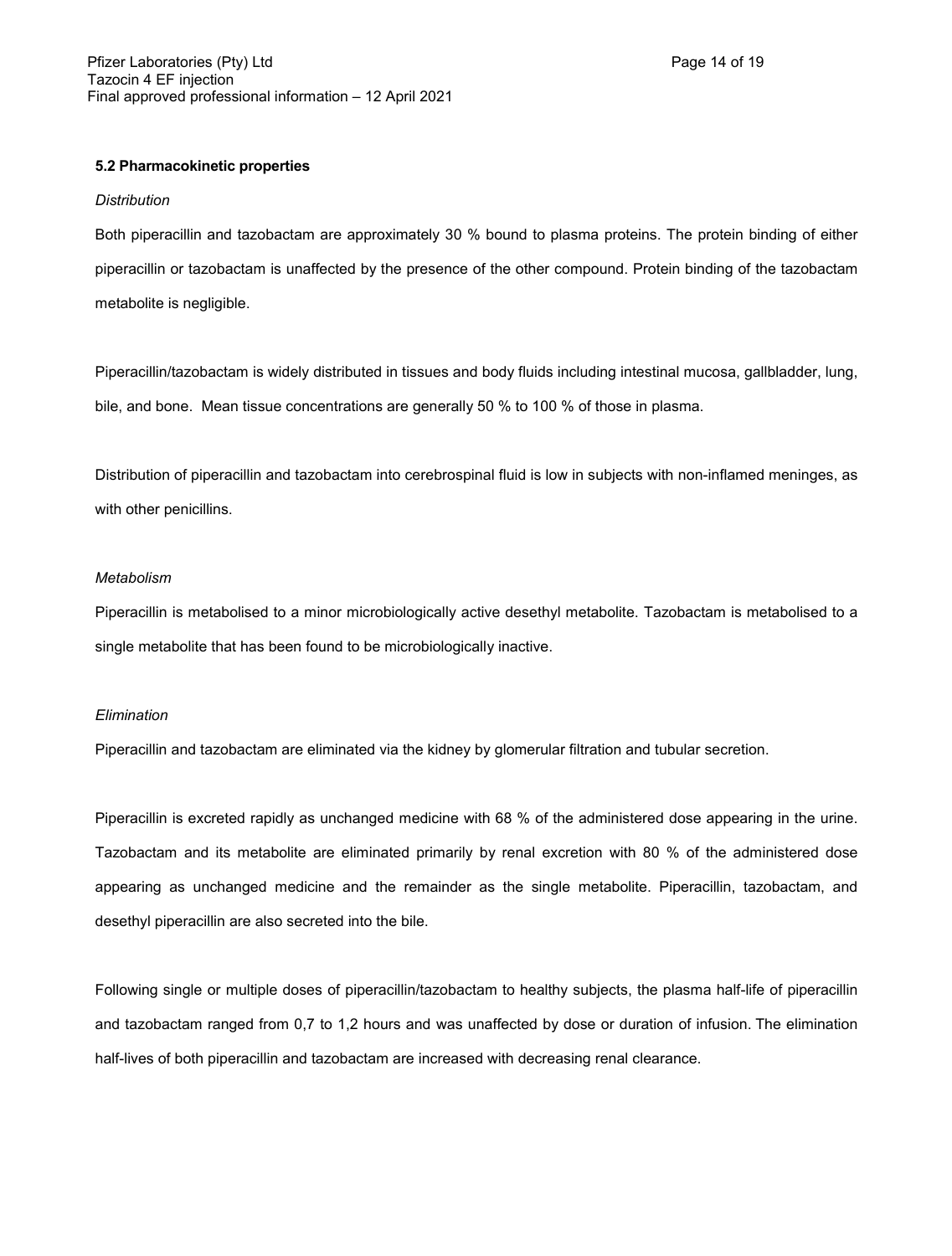There are no significant changes in piperacillin pharmacokinetics due to tazobactam. However, piperacillin reduces the rate of elimination of tazobactam.

#### *Special populations*

The half-life of piperacillin and of tazobactam is increased in patients with hepatic cirrhosis compared to healthy subjects. Dosage adjustment of piperacillin is not warranted in patients with hepatic cirrhosis.

The half-life of piperacillin and tazobactam increases with decreasing creatinine clearance. The increase in half-life is two-fold and four-fold for piperacillin and tazobactam, respectively, at creatinine clearance below 20 mL/min compared to patients with normal renal function.

Haemodialysis removes 30 % to 50 % of piperacillin/tazobactam with an additional 5 % of the tazobactam dose removed as the tazobactam metabolite. Peritoneal dialysis removes approximately 6 % and 21 % of the piperacillin and tazobactam doses, respectively, with up to 18 % of the tazobactam dose removed as the tazobactam metabolite.

### **6. PHARMACEUTICAL PARTICULARS**

#### **6.1 List of excipients**

Citric acid monohydrate Disodium edetate dihydrate (EDTA) Sodium hydrogen carbonate

#### **6.2 Incompatibilities**

### *Pharmaceutical incompatibilities*

TAZOCIN 4 EF should not be mixed with other medicines in a syringe or infusion bottle since compatibility has not been established.

The mixing of beta-lactam antibiotics with aminoglycosides *in vitro* can result in substantial inactivation of the aminoglycoside. However, amikacin and gentamicin were determined to be compatible with TAZOCIN 4 EF *in vitro* in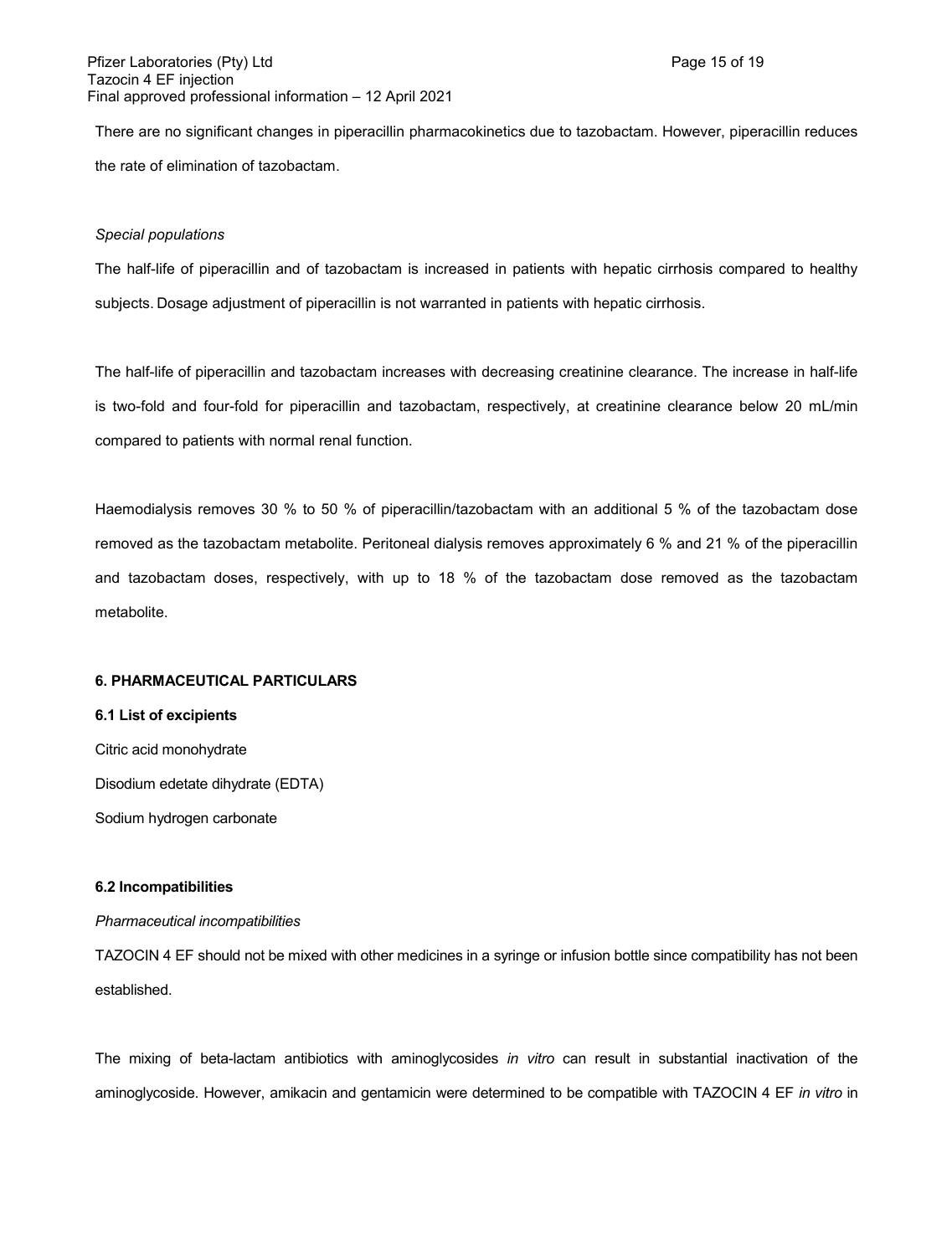certain diluents at specific concentrations (see section 6.6).

Because of chemical instability, TAZOCIN 4 EF should not be used with solutions containing only sodium bicarbonate.

Lactated Ringer's solution is only compatible with TAZOCIN 4 EF formulation.

TAZOCIN 4 EF should not be added to blood products or albumin hydrolysates.

### **6.3 Shelf life**

36 months

### *Solutions*

Vials containing reconstituted solutions for intravenous use are stable for 24 hours at room temperature (below 25 °C) and 48 hours under refrigeration (2 - 8  $^{\circ}$ C).

Diluted solutions prepared for intravenous use are stable for 24 hours at room temperature (below 25 °C) and 48 hours under refrigeration  $(2 - 8 \degree C)$  in IV bags or syringes. Unused solution should be discarded.

### **6.4 Special precautions for storage**

*Dry powder*

Vials containing sterile piperacillin/tazobactam dry powder may be stored at or below controlled room temperature (up to  $25^{\circ}$ C).

### **6.5 Nature and contents of container**

TAZOCIN 4 EF is available as a white to off-white sterile, cryodesiccated powder of piperacillin and tazobactam as the sodium salts packaged in 70 mL glass vials.

Each 70 mL vial contains sterile piperacillin sodium equivalent to 4 grams and sterile tazobactam sodium equivalent to 500 milligrams.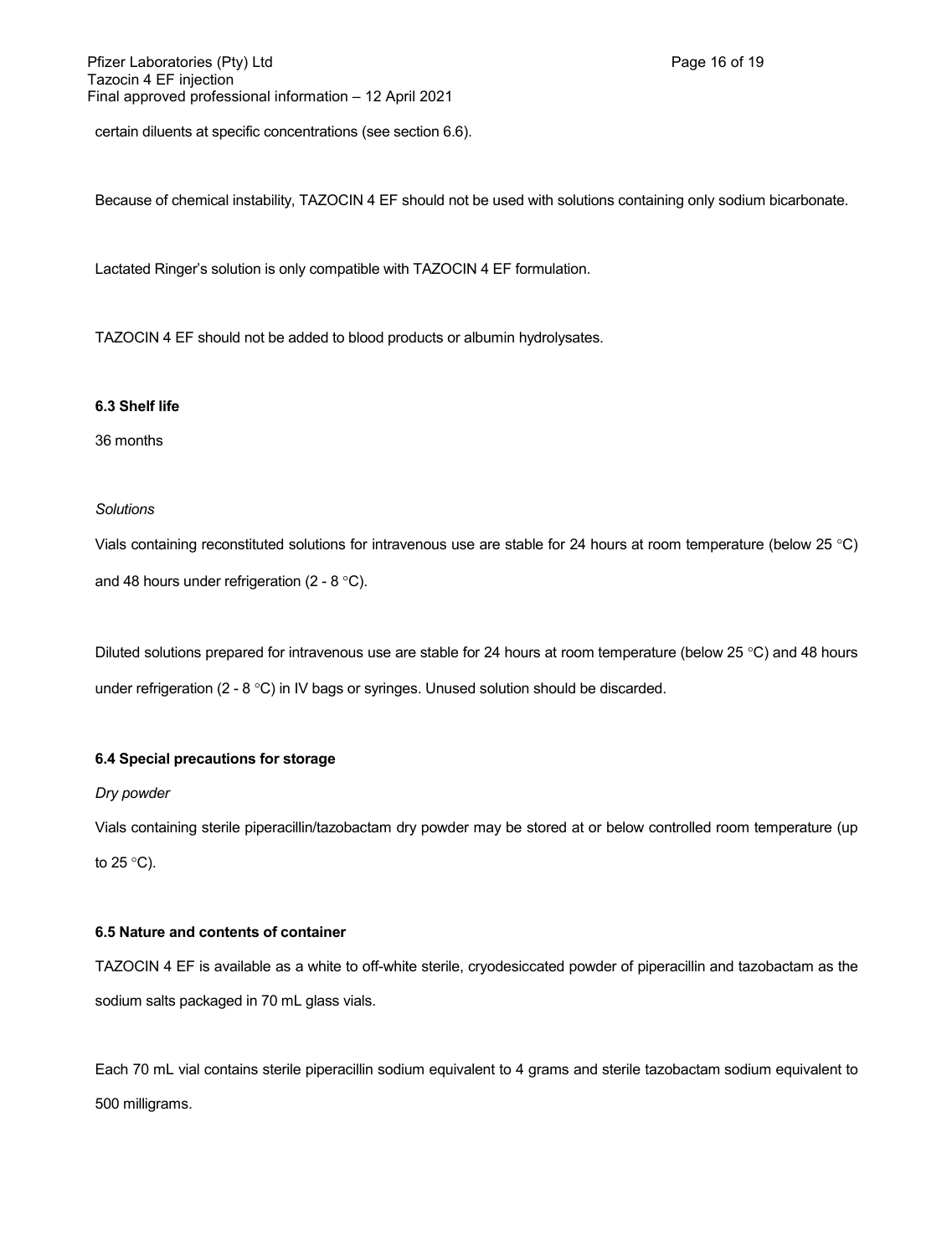### **6.6 Special instructions for disposal and other handling**

*Reconstitution directions*

*Diluents for reconstitution:*

Sterile water for injection

Bacteriostatic water for injection

Sodium chloride injection

Each vial of 4 g/0,5 g TAZOCIN 4 EF should be reconstituted with at least 20 mL of one of the above diluents. Shake until dissolved.

### *For intravenous infusion*

The reconstituted solution may be further diluted to the desired volume (e.g. 50 mL or 100 mL) with one of the reconstitution diluents or with:

Dextrose 5 % in water

### *Co-administration of TAZOCIN 4 EF with aminoglycosides*

Due to *in vitro* inactivation of the aminoglycoside by the beta-lactam antibiotics, TAZOCIN 4 EF and the aminoglycoside are recommended for separate administration. TAZOCIN 4 EF and the aminoglycoside should be reconstituted and diluted separately when concomitant therapy with aminoglycosides is indicated (see sections 4.5 and 6.2).

In circumstances where co-administration is preferred, the reformulated TAZOCIN 4 EF containing EDTA supplied in vials is compatible for simultaneous co-administration via Y-site infusion only with the following aminoglycosides under the following conditions:

| Aminoglycoside | <b>TAZOCIN</b> | <b>TAZOCIN</b> | Aminoglycoside                          | Acceptable |
|----------------|----------------|----------------|-----------------------------------------|------------|
|                | 4 EF           | 4 EF           | concentration                           | diluents   |
|                | (grams)        | diluent        | range <sup><math>*</math></sup> (mg/mL) |            |
|                | dose           | volume         |                                         |            |
|                |                | (mL)           |                                         |            |
| Amikacin       | 2,25           | 50             | $1,75 - 7,5$                            | 0,9%       |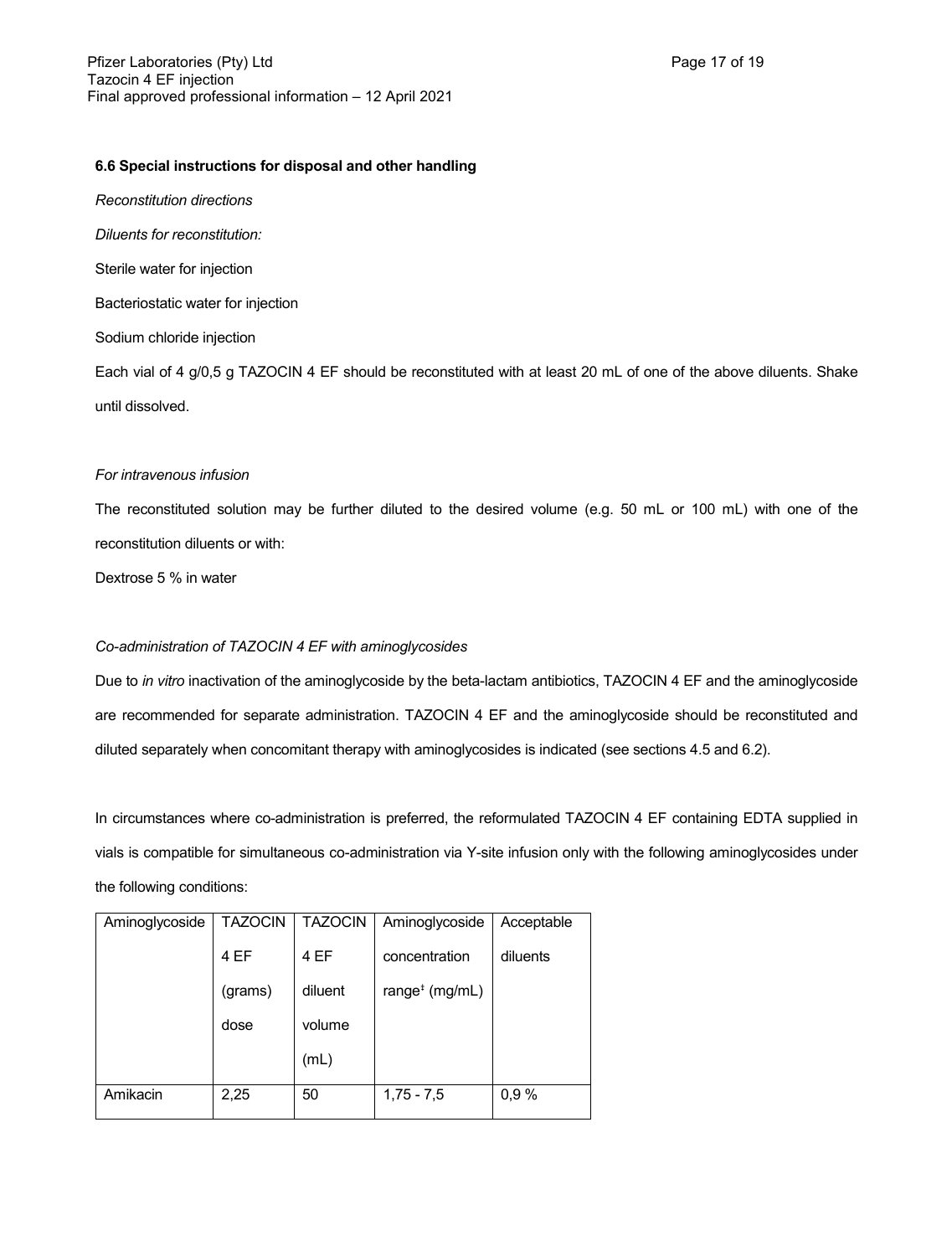|            | 3,375 | 100 |              | sodium      |
|------------|-------|-----|--------------|-------------|
|            | 4,5   | 150 |              | chloride or |
|            |       |     |              | 5 %         |
|            |       |     |              | dextrose    |
| Gentamicin | 2,25  | 100 | $0,7 - 3,32$ | 0,9%        |
|            | 3,375 | 150 |              | sodium      |
|            | 4,5   |     |              | chloride    |
|            |       |     |              |             |

The dose of aminoglycoside should be based on patient weight, status of infection (serious or life-threatening) and renal function (creatinine clearance).

Compatibility of TAZOCIN 4 EF with other aminoglycosides has not been established. Only the concentration and diluents for amikacin and gentamicin with the dosages of TAZOCIN 4 EF listed in the above table have been established as compatible for co-administration via the Y-site. Simultaneous co-administration via Y-site in any other manner than listed above may result in inactivation of the aminoglycoside by TAZOCIN 4 EF.

# **7. HOLDER OF CERTIFICATE OF REGISTRATION**

Pfizer Laboratories (Pty) Ltd 85 Bute Lane Sandton 2196 South Africa Tel: +27(0)11 320 6000 / 0860 734 937 (Toll-free South Africa)

# **8. REGISTRATION NUMBER**

Z/20.1.1/201

# **9. DATE OF FIRST AUTHORISATION**

06 June 1994

### **10. DATE OF REVISION OF THE TEXT**